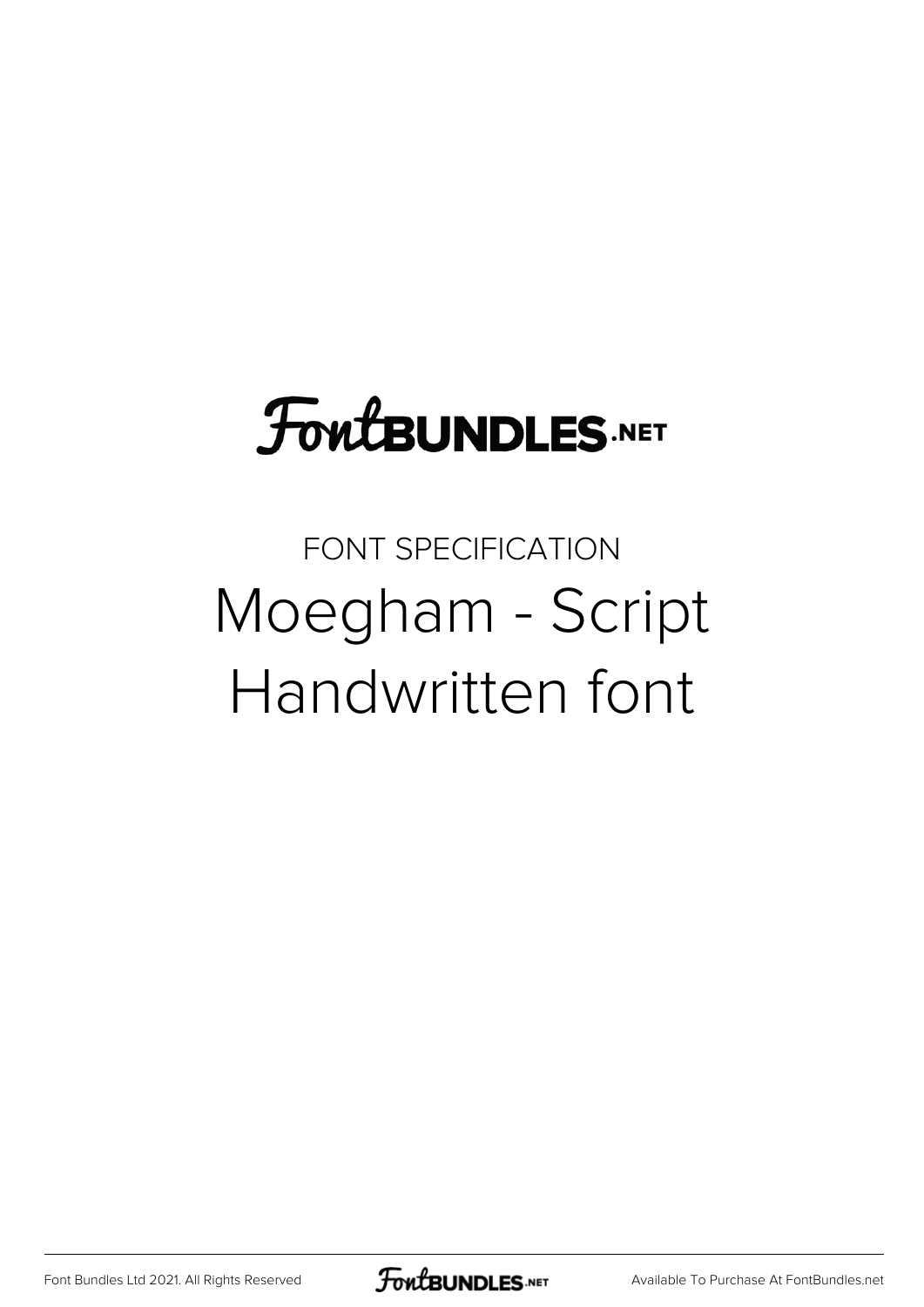## Moegham - Regular

**Uppercase Characters** 

$$
\mathcal{A} \mathop{\mathcal{B} \mathcal{C}} \mathop{\mathcal{D} \mathcal{E} \mathop{\mathcal{F} \mathcal{G} \mathcal{H} \{J\}} \mathop{\mathcal{K} \mathcal{L} \mathcal{M} \mathcal{N} \mathcal{O} \mathcal{P} \mathcal{Q} \mathcal{R} \mathcal{S} \mathcal{I} \mathcal{U} \mathcal{V} \mathcal{W} \mathcal{R} \mathcal{Y} \mathcal{Z}}
$$

Lowercase Characters

Numbers

0123456789

**Punctuation and Symbols** 

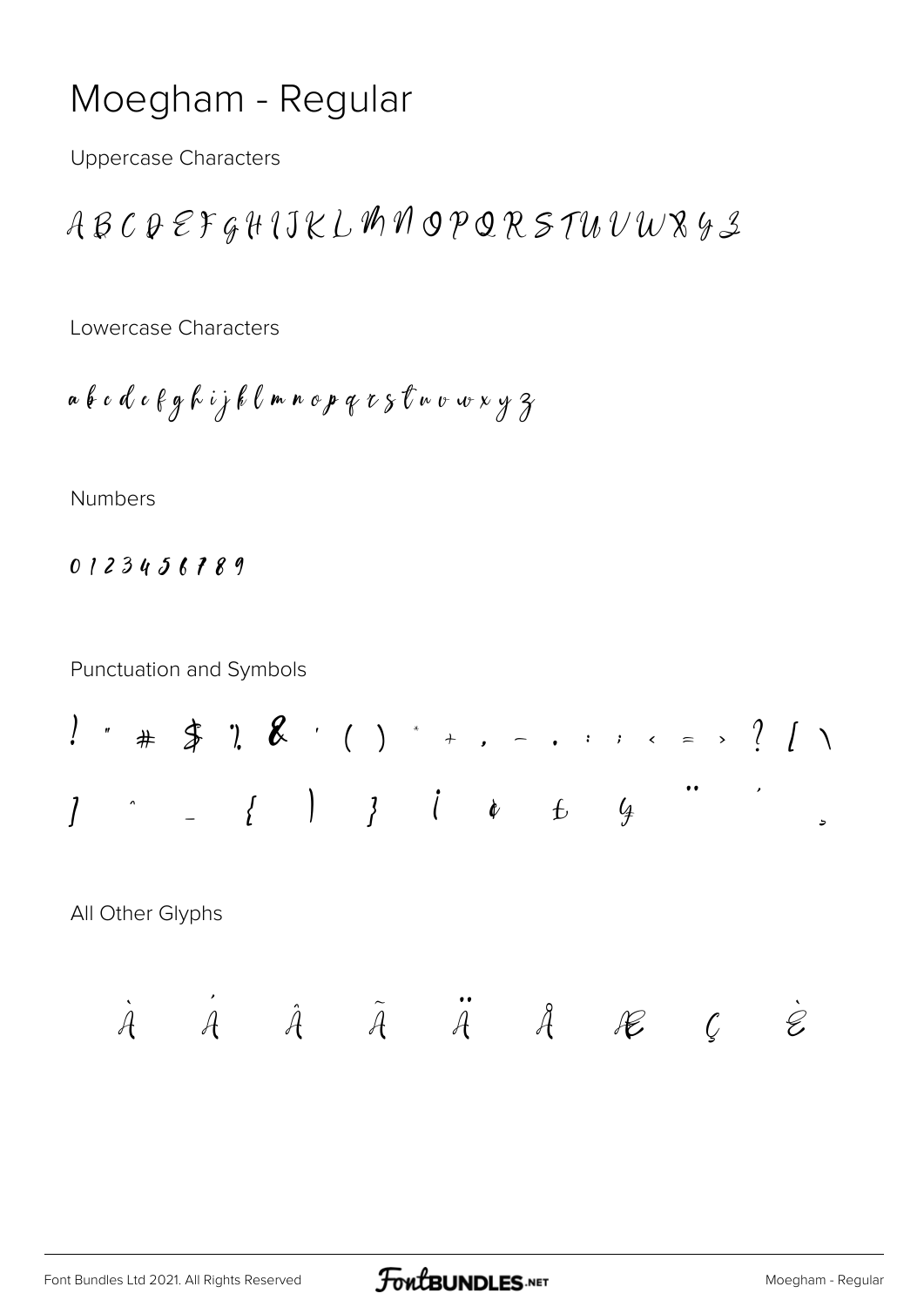|  |  | $\begin{array}{ccccccccccccc} \dot{\varphi} & \dot{\varphi} & \ddot{\varphi} & \dot{\varphi} & \dot{\varphi} & \dot{\varphi} & \dot{\varphi} & \dot{\varphi} & \dot{\varphi} & \dot{\varphi} & \dot{\varphi} & \dot{\varphi} & \dot{\varphi} & \dot{\varphi} & \dot{\varphi} & \dot{\varphi} & \dot{\varphi} & \dot{\varphi} & \dot{\varphi} & \dot{\varphi} & \dot{\varphi} & \dot{\varphi} & \dot{\varphi} & \dot{\varphi} & \dot{\varphi} & \dot{\varphi} & \dot{\varphi} & \dot{\varphi} & \dot{\varphi} & \dot{\varphi}$      |  |  |
|--|--|------------------------------------------------------------------------------------------------------------------------------------------------------------------------------------------------------------------------------------------------------------------------------------------------------------------------------------------------------------------------------------------------------------------------------------------------------------------------------------------------------------------------------------|--|--|
|  |  | $\dot{\phi} \qquad \dot{\phi} \qquad \dot{\phi} \qquad \ddot{\phi} \qquad \ddot{\phi} \qquad \dot{\phi} \qquad \ddot{\phi} \qquad \dot{u} \qquad \dot{u}$                                                                                                                                                                                                                                                                                                                                                                          |  |  |
|  |  | $\hat{u}$ $\ddot{u}$ $\acute{q}$ $\theta$ $\dot{a}$ $\acute{a}$ $\ddot{a}$ $\ddot{a}$ $\ddot{a}$                                                                                                                                                                                                                                                                                                                                                                                                                                   |  |  |
|  |  |                                                                                                                                                                                                                                                                                                                                                                                                                                                                                                                                    |  |  |
|  |  | $\begin{array}{ccccccccccc}\n\hat{c} & & & \hat{c} & & & \hat{c} & & \hat{c} & & \hat{c} & & \hat{c} \\ \hat{c} & & & \hat{c} & & \hat{b} & & \hat{a} & & \hat{c} & & \hat{c} & & \hat{c} & & \hat{c}\n\end{array}$                                                                                                                                                                                                                                                                                                                |  |  |
|  |  | $\begin{array}{cccccccccccccc} \bullet & & \dot{\cdot} & & \dot{\cdot} & & \dot{\cdot} & & \dot{\cdot} & & \dot{\cdot} & & \dot{\cdot} & & \dot{\cdot} & & \dot{\cdot} & & \dot{\cdot} & & \dot{\cdot} & & \dot{\cdot} & & \dot{\cdot} & & \dot{\cdot} & & \dot{\cdot} & & \dot{\cdot} & & \dot{\cdot} & & \dot{\cdot} & & \dot{\cdot} & & \dot{\cdot} & & \dot{\cdot} & & \dot{\cdot} & & \dot{\cdot} & & \dot{\cdot} & & \dot{\cdot} & & \dot{\cdot} & & \dot{\cdot} & & \dot{\cdot} & & \dot{\cdot} & & \dot{\cdot} & & \dot{\$ |  |  |
|  |  | $\begin{array}{ccccccccccccccccc} \mathbf{C} & & & \alpha & & \mathbf{S} & & \mathbf{S} & & \mathbf{S} & & \mathbf{S} & & \mathbf{S} & & \mathbf{S} & & \mathbf{S} & & \mathbf{S} & & \mathbf{S} & & \mathbf{S} & & \mathbf{S} & & \mathbf{S} & & \mathbf{S} & & \mathbf{S} & & \mathbf{S} & & \mathbf{S} & & \mathbf{S} & & \mathbf{S} & & \mathbf{S} & & \mathbf{S} & & \mathbf{S} & & \mathbf{S} & & \mathbf{S} & & \mathbf{S} & & \mathbf{$                                                                                    |  |  |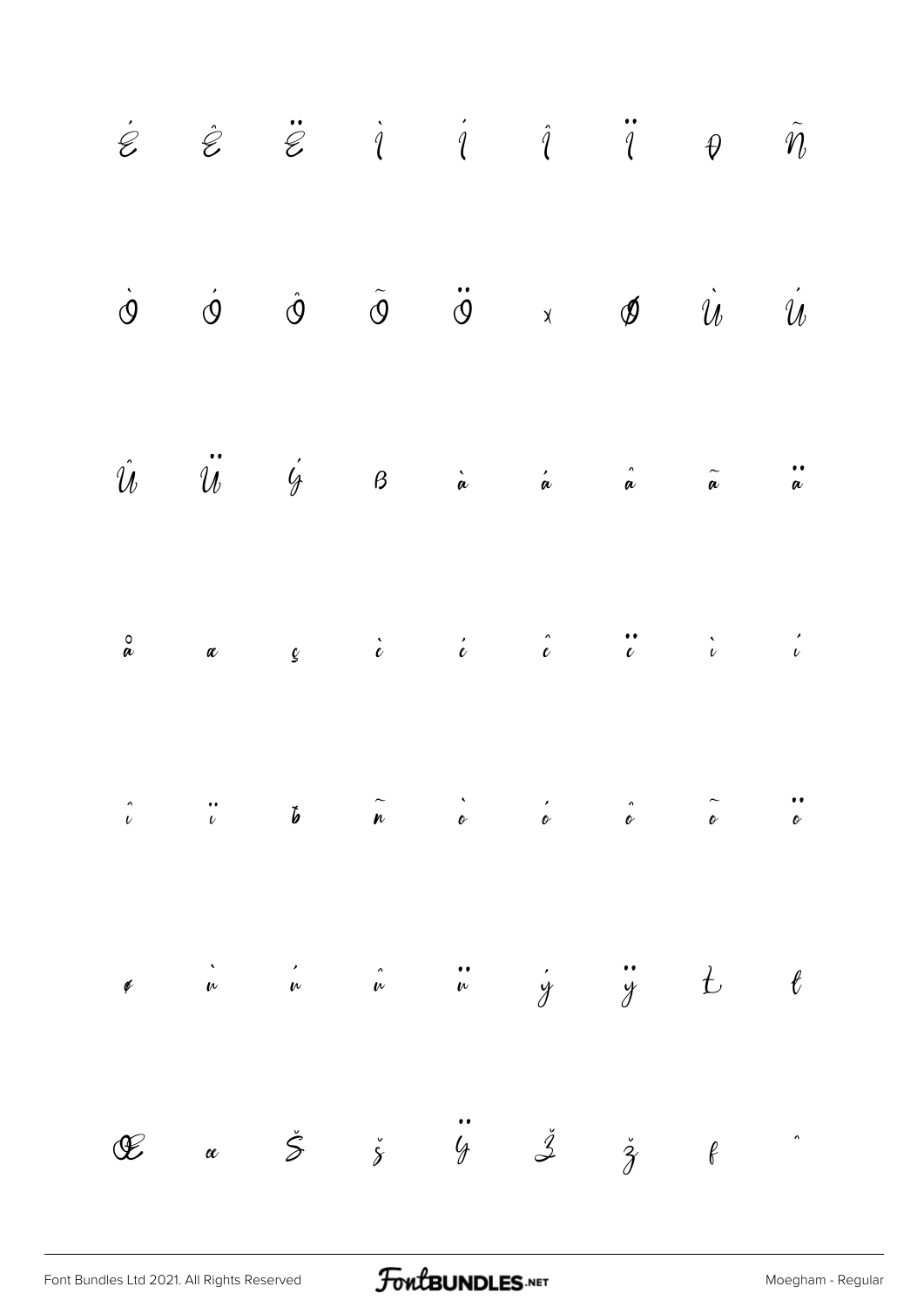